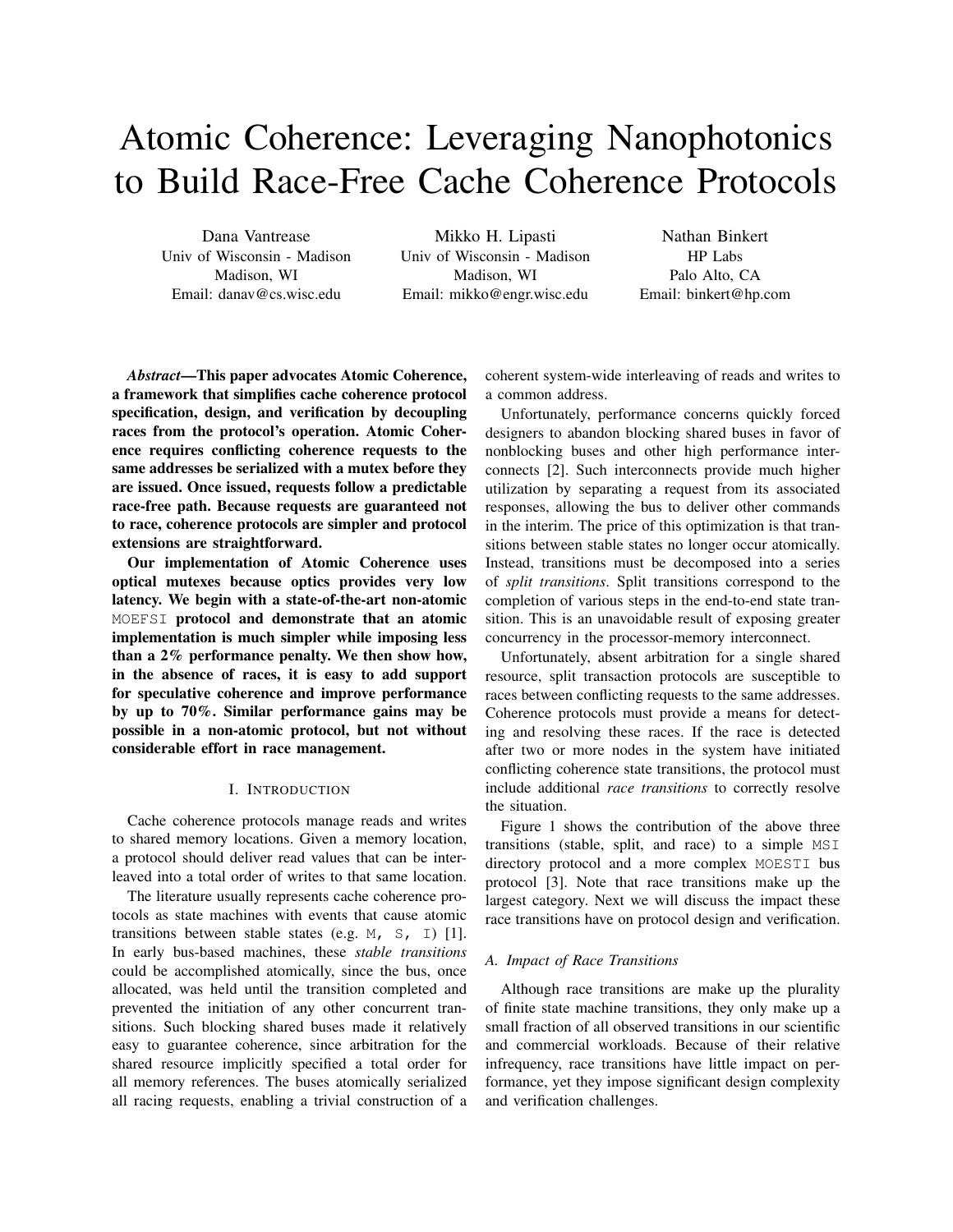

Fig. 1: L2 Transitions for Two Protocols.

Designing for races is hard, because a race event is an "unexpected interruption" to an in-flight request. Designers must consider all races and determine which races are possible (or impossible). The possible transition and action pairs require specification in the finite state machine. At a minimum, the designer must prune down the space of all event-state combinations. If races are allowed to race, the space can compound indefinitely.

Verifying racy protocols is also hard, because raceinduced design bugs may be masked away during most executions, but may reveal themselves at inopportune times. Random traffic generators may stress, but not exhaust, potential race combinations [4]. Formal verification is more robust, but the space explosion caused by the races can consume large amounts of hardware resources and time. Formal verification is also prone to humanerror during protocol-to-formal-language translation [5].

Ultimately, despite significant efforts to improve protocol verification [4], [5], [6], coherence bugs still make it into shipping products [7]. Recently, work by Zhang, Lebeck, and Sorin focused on easing the burden on verifiers by incorporating verifiability into the coherence protocol design [8]. Instead of focusing on verification, we turn our attention to the protocols themselves, believing the best way to simplify verification is to simplify the objects being verified.

# *B. A Return to Atomic Protocols*

In this paper, we advocate a return to atomic protocols. Since a return to atomic interconnects is unlikely, we decouple atomicity from the interconnect and require that a fine-grained mutex for a block must be acquired before any coherence request on that block may be performed. By removing the races from the protocol, we substantially simplify the protocol.

Before a coherence request issues, the request must obtain exclusive access to the memory block it is requesting. When the request is complete, and the address is system-wide coherent, the mutex may be released. Conflicting accesses are serialized before they begin, just as in blocking shared-bus systems. However, mutual exclusion is accomplished via fine-grained mutexes, rather than through arbitrating for a single shared bus, hence exposing abundant concurrency across independent requests, while completely eliminating the need for detecting and resolving races within the coherence protocol proper.

Because acquiring a mutex is on the critical path, we investigate a low-latency, optical substrate inspired by the optical arbitration protocol used by Corona [17].

This paper shows that an atomic implementation of a state-of-the-art MOEFSI protocol is much simpler and easier to verify while imposing less than 2% performance penalty. We also add features to this protocol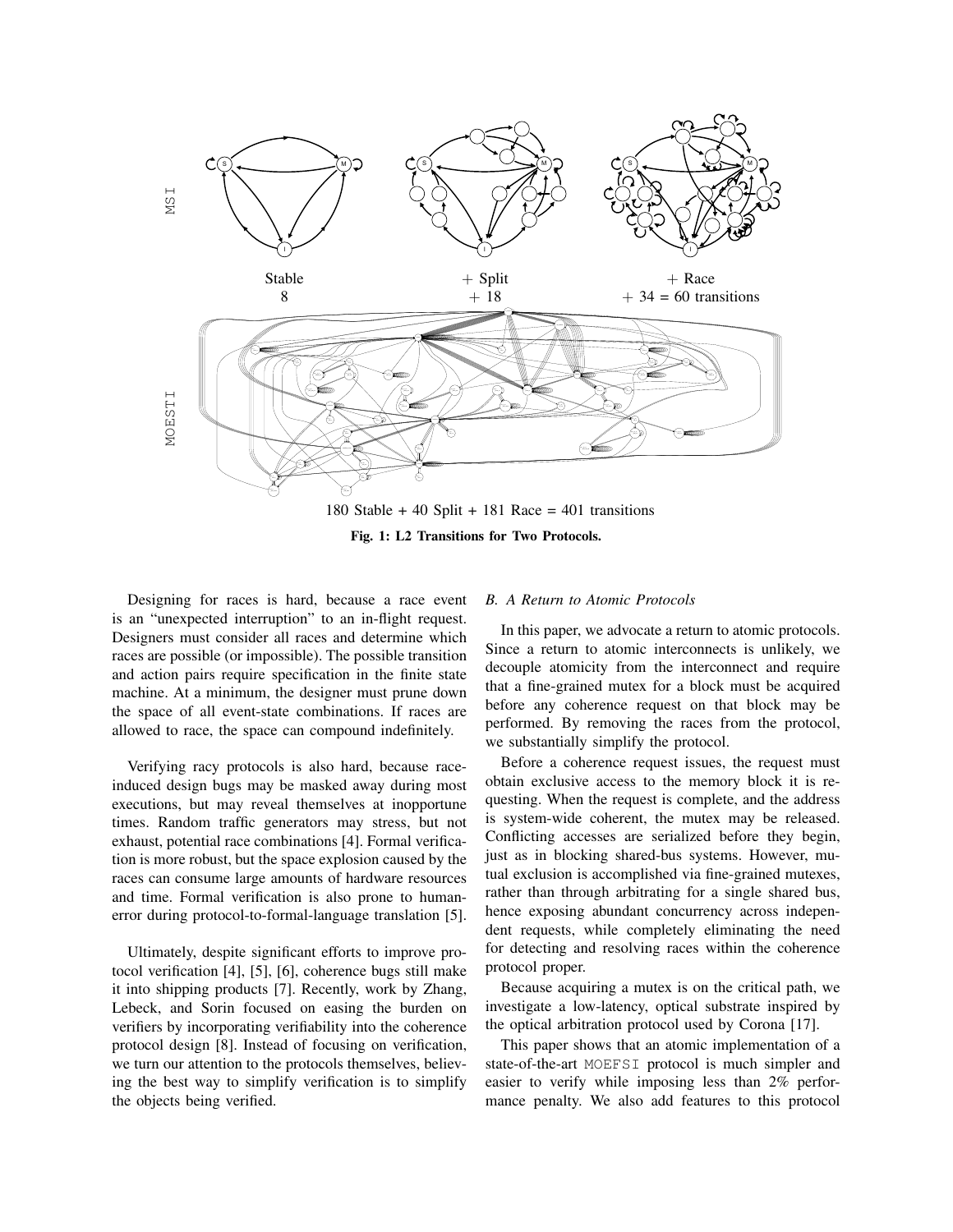| Eager                   |                              |                      | Lazy                           |
|-------------------------|------------------------------|----------------------|--------------------------------|
| <b>Before Coherence</b> | Front-End of Coherence       | During Coherence     | Back-End of Coherence/Time-Out |
| Atomic Coherence        | Wildfire [9], Gigaplane [10] | SGI-Origin 2000 [11] | Token Coherence [12]           |
| Blocking Bus [13]       | Ring-Order [14]              | SCI [15]             | Token Tenure [16]              |

TABLE I: Eager/Lazy Race Detection. Where race detection takes place along a racing-request's path.

to support  $F$  state migration (ShiftF), minimizing offchip memory references, and an aggressive push protocol (PushS) to prefetch on-chip cache-to-cache transfers. These extensions would introduce significant complexity in a non-atomic framework and would likely be deemed unattractive, but in our Atomic Coherence framework they are realized easily, by a single graduate student in a matter of hours, while delivering significant performance improvements (up to 7% for ShiftF and 70% for PushS).

Section II and Section III define Atomic Coherence and discuss performance implications, respectively. Section IV describes our photonic implementation of Atomic Coherence. Section V and Section VI describe our experimental methodology and results, while Section VII concludes the paper.

## II. ATOMIC COHERENCE

# *A. Definition and Semantics*

We define Atomic Coherence in the following way:

We say a system implements *Atomic Coherence* if, for any block, every transition from one stable coherence state to another stable coherence state occurs atomically with respect to all other stable transitions for that block.

Some protocols consider a coherence state to be stable once its control permissions have been established [9], [18]. Others additionally require data-transfer completion [11]. We explore two atomicity policies, reflecting both views:

- Atomic CResp Policy: Guarantee atomicity until all control responses received and processed.
- Atomic DResp Policy: Guarantee atomicity until all control *and* data responses received and processed.

The only prior coherence protocols that we are aware of that satisfy the Atomic DResp flavor of Atomic Coherence are ones that rely on a shared blocking bus [19], [13], where atomicity is guaranteed by successfully arbitrating for and holding the bus for the entire transaction. Two-transaction split busses, where control is completed in the first bus transaction and data in the second, satisfy Atomic CResp requirements.

All other protocols are non-atomic, but some are more atomic than others. Blocking directories, like Wildfire and Safe Points [9], [20], are the closest to Atomic Coherence because races are detected early-on at the directory (i.e. eagerly), shortly after the requester has left its stable state. Meanwhile, Token Coherence, which uses tokens to resolve permissions, is the furthest because it detects races with time-outs (i.e. lazily) [12]. In general, the later a race has been detected, the more system state has been affected, and the harder it is to resolve (undo) the race. Table I categorizes race detection for a variety of protocols.

As alluded to above, blocking directories are similar to and share many benefits with atomic protocols. However, blocking directories are not strictly atomic, because conflicting requests are allowed to leave requesting nodes and race to the directory. Blocking directories will also have much higher resource requirements, because each directory must provide worst-case buffering to absorb conflicting requests from each node in the system (or fall back on NACKs, which can lead to congestion, thrashing, and poor performance). Finally, blocking directories restrict implementations to protocols that always visit the directory first before performing any other coherence operations. This precludes not only snoopy coherence implementations, but also speculative optimizations that directly probe some subset of caches in parallel with or prior to reaching the directory (e.g. multicast snooping [21]). Atomic Coherence is a general framework, applying to snoopy and directory systems alike.

# *B. Atomic Coherence Substrates*

From the definition of Atomic Coherence, we can define atomic protocols as being made up of two independent substrates:

- The *Atomic substrate* enforces the invariant that only one stable-to-stable transaction to a memory block may be in progress at a time (mutual exclusion).
- The *Coherence substrate* performs the coherence, enforcing contracts for block permissions and sometimes data.

The Atomic substrate is dedicated to resolving races, so the Coherence substrate does not have to. The Co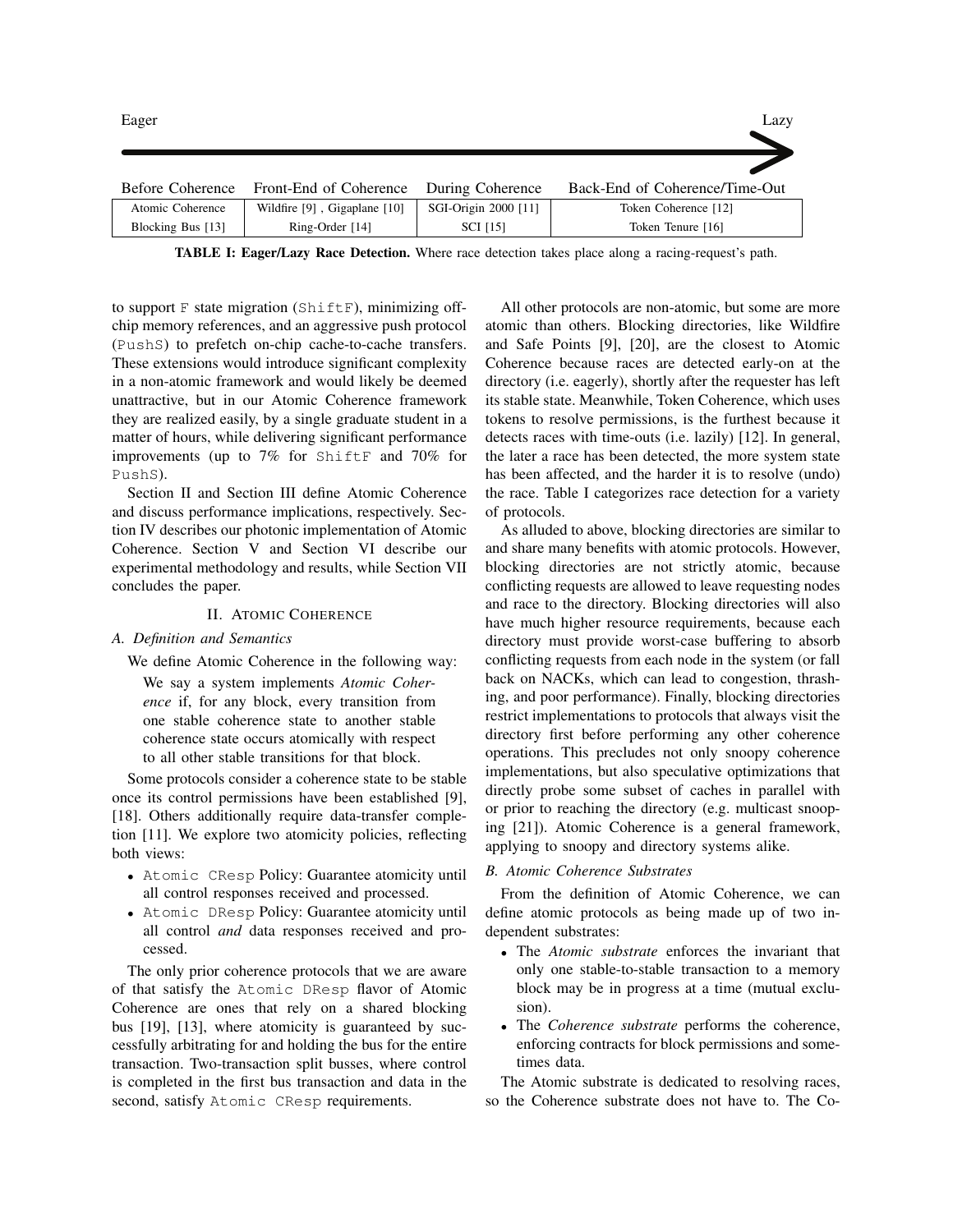herence substrate is left with only stable transitions and split transitions. Once a request has been granted issuing-rights in the Atomic substrate, it may enter the Coherence substrate where it will only receive events that will further it towards its destination stable state (e.g. responses, acknowledgements, data). Guaranteeing forward progress eliminates the possibility of pathological livelock and starvation scenarios in the protocol.

Without races, the Coherence substrate is easier to design and verify. The Atomic substrate also needs to be designed and verified, but its job, to detect and resolve races, is simple and so it should also be relatively easy to verify. Finally, because the Atomic substrate is entirely decoupled from the Coherence substrate, verification of both substrates may proceed in parallel, shortening endto-end verification time.

# *C. Atomic Coherence with Mutexes*

Mutexes are a natural way to support mutual exclusion in the Atomic substrate. According to the semantics outlined above, the block's coherence state may not be altered until the mutex has been obtained. If, while pending in the Atomic substrate, a mutex acquisition is interrupted by a conflicting coherence request, the mutex must have been already claimed by another node and the acquisition must be retried. In this way, mutexes provide strong guarantees on message arrival order, even on top of a general unordered interconnect.

A miss that has seized its mutex may begin its transaction to the next stable state, leaving its node to perform coherence activity in the Coherence substrate. The mutex is released only after it has reached its next stable state, implying that all relevant coherence activity has quiesced and guaranteeing that there will be no coherence interference with subsequent conflicting requests.

For safety, we only allow a cache to make one coherence request per mutex acquisition before passing the mutex on. Still, all nodes should have fair access to the mutex. We leave mutex fairness techniques to future work, but believe the Atomic substrate can provide fair service by adapting techniques from prior work [22].

In Section VI we evaluate two policies for releasing the mutex. The Atomic CResp policy holds the mutex through permission acquisition, and the Atomic DResp further delays release of the mutex until the data itself has arrived at the requester. With Atomic CResp, a node that is otherwise coherent but is still waiting for data (typically from a long-latency DRAM fetch) may release the mutex but must be prepared to queue a subsequent request to the same block. The Atomic DResp policy removes even this requirement, holding the mutex until data arrival at the expense of a considerable increase in mutex hold time and additional pressure on finite mutex resources.

# III. PERFORMANCE IMPLICATIONS

Atomic Coherence has performance pitfalls and opportunities, which we discuss below.

# *A. Performance Pitfalls*

Atomic Coherence can negatively affect performance in two ways. First, the act of acquiring the mutex before issuing a request is latency critical because it adds to the request's critical path. Second, Atomic Coherence may serialize coherence requests when it would have been perfectly coherent to service them in parallel (e.g. parallel reads).

*1) Mutex Constraints:* Because atomicity is on the critical path, a free mutex should be seized as quickly as possible. Ideally, we would like to have as many mutexes as we have blocks and be able to seize these mutexes instantaneously, but physical constraints prohibit this. Hashing or associating a mutex with a super-block region of memory [23] can help with a limited mutex pool. For latency, techniques include: spatially locating a mutex near its likely requester, prefetching a mutex, or quickly circulating a mutex by requesters. In this work, we employ hashing and circulating the mutexes optically. Optics allows an available mutex to make a full pass by every potential requester in about 800 picoseconds (4 cycles at 5 GHz).

*2) Serialization:* Many protocols allow parallel reads to proceed simultaneously barring any intervening write. Conceptually, this seems safe, as long as the reads are free of side effects. However, coherence read requests often do have side effects, such as updates to sharing lists or LRU state. As long as these metadata updates can be correctly handled, it would be safe to allow concurrent read requests in the coherence subsystem. As described, Atomic Coherence serializes these reads, which may negatively affect performance by inhibiting concurrency.

Our results show that read-serialization effects are usually negligible. However, when read-serialization is non-negligible, it can be mitigated with a straightforward push protocol optimization we call PushS, which we discuss next.

## *B. Performance Opportunities*

We can counteract the negative attributes of Atomic Coherence by adding low-cost speculation features to the protocol. Our speculation features are based on the observation that while a processor holds a mutex, it may perform coherence in any way it sees fit, as long as it leaves the system in a coherent state when it releases the mutex. During a mutex holding, we allow potential future sharers to be "pushed" a block (PushS)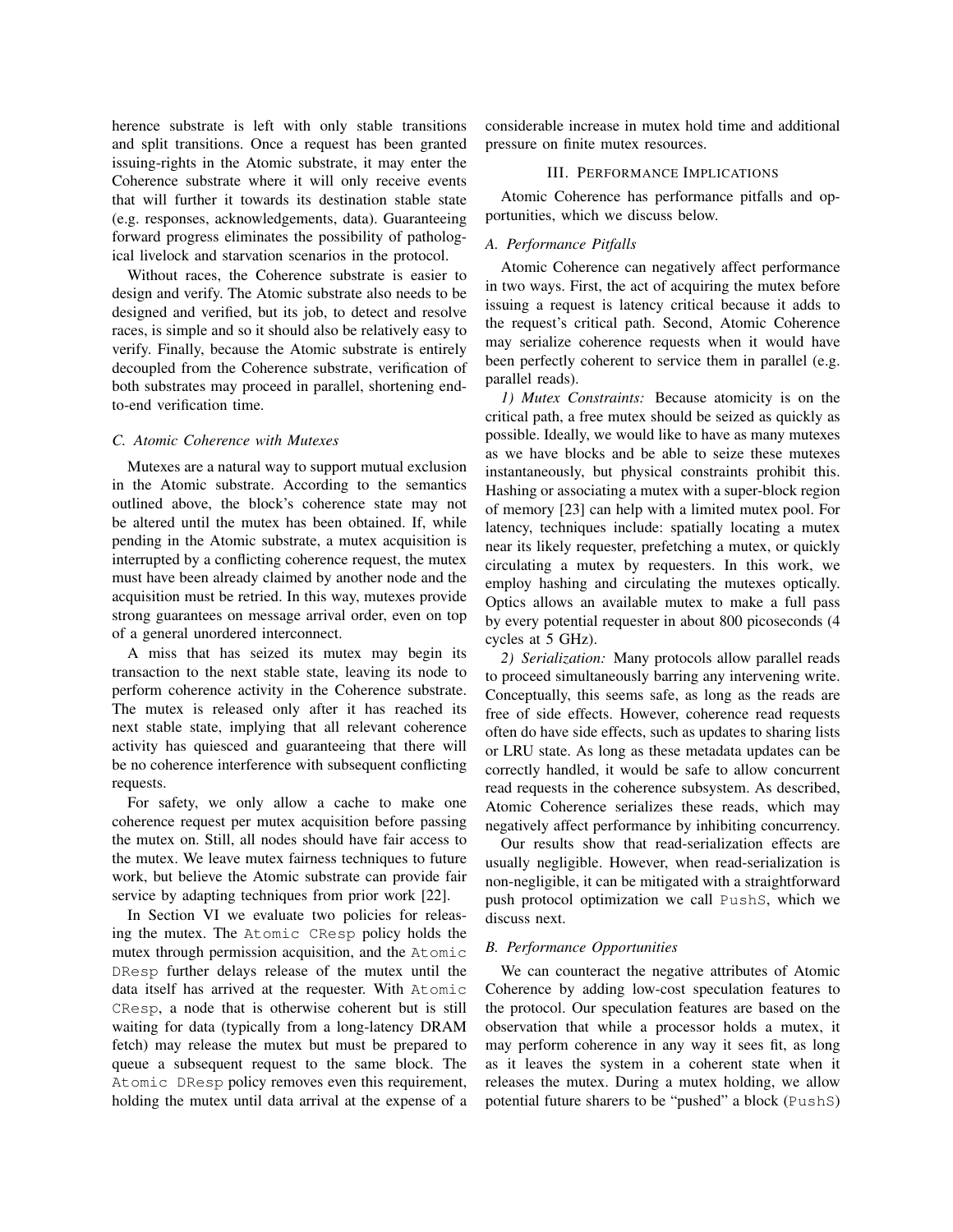

Fig. 2: PushS/ShiftF Overview. (a) PushS: When a block goes to Shared at the directory, the old sharing list is used to push the block into caches (pushes shown with dotted lines). (b) ShiftF: When the F block is evicted, the directory serially sends ShiftF messages until it finds an S block that can be upgraded to F.

Note for both figures: The mutex is seized by the requester but released by a non-requester.

and owner permissions to be manipulated (ShiftF). We believe both of these protocol features are novel contributions.

PushS and ShiftF are coherence optimizations, much like any other coherence optimization [24], [25], [26]. In theory, they could be implemented in any atomic or non-atomic system, but non-atomic implementations would be non-trivial, because the optimizations require multiple steps and potentially many serial visits to multiple nodes. This would make non-atomic implementations very vulnerable to races and latent protocol bugs which beget additional split and race transitions in the protocol, contributing to state-space explosion and creating verification headaches. In Atomic Coherence, the absence of races makes them trivial to implement, and as we show in Section VI, provide compelling performance benefits.

# Now, the optimizations:

*1) PushS:* Our PushS protocol pushes data into caches so to avoid future misses.

It works as follows (shown in Figure  $2(a)$ ): when a block transitions to exclusive at the directory, we do not erase the sharer list. Instead, we hold the sharing list in place for future reference. When the block is later read and leaves the Exclusive state, the old sharing list becomes our prediction of new sharers as well as the new sharing list. The data is sent in a message, visiting each predicted cache in series, similar in spirit to Piranha's Cruise Missile Invalidate [27]. At each visit, the data is prefetched (or "pushed") into each processors' cache for later use. A processor that has a read outstanding to the block (and is waiting for the mutex) will have its read immediately satisfied and the mutex request will be dropped. The last cache visited by the missile releases the mutex. For performance reasons, our implementation eagerly passes the missile. A separate missile trails the initial missile, waiting for the L2 to process the push before continuing. Only when the last node in the list has received *both* the missile and the trailing missile, may the mutex may be released. Note that different nodes seize and release the mutex: the initiator of the miss seizes the mutex while the last missile site releases the mutex.

*2) ShiftF:* Our ShiftF protocol tries to keep a shared block in a state that sources to other on-chip caches (e.g.  $\circ$  and  $F^1$ . A block that is in one of these sourcing states saves other sharers from supplying redundant responses and elides a memory reference, saving both time and energy. Of course, all sharers may respond to a new sharing miss, but this can potentially lead to a flood of extraneous responses.

Our ShiftF protocol works as follows (shown in Figure 2(b)): when an  $F$  or  $\circ$  block is evicted, the directory tries to find another sharer to take on the F state (if  $\circ$ , the data is cleaned to  $F$  with a memory writeback). While the mutex is being held, the directory goes through the sharing list, serially making attempts to assign  $F$  and sending ShiftF messages to sharers. The sharer may be in the S or I state:

- If the sharer is in  $S$ , the block transitions to  $F$ , its LRU state updated, and the mutex released.
- If the sharer is in I (silently evicted), the sharer informs the directory it is no longer a sharer; the directory removes the sharer from the sharing list, corrects its F assignment, and tries sending another ShiftF to the next sharer on the list.

If all ShiftF's encounter I blocks, the block is no longer cached; the directory entry transitions to invalid and releases the mutex. Note that shifting has many benefits: it keeps an on-chip sourcer, updates the directory's sharer information (which may be stale due to silent evictions), and cleans the data.

 $1A$  block in the F, or Forward state, is clean with respect to memory and is responsible for supplying data to on-chip misses [28].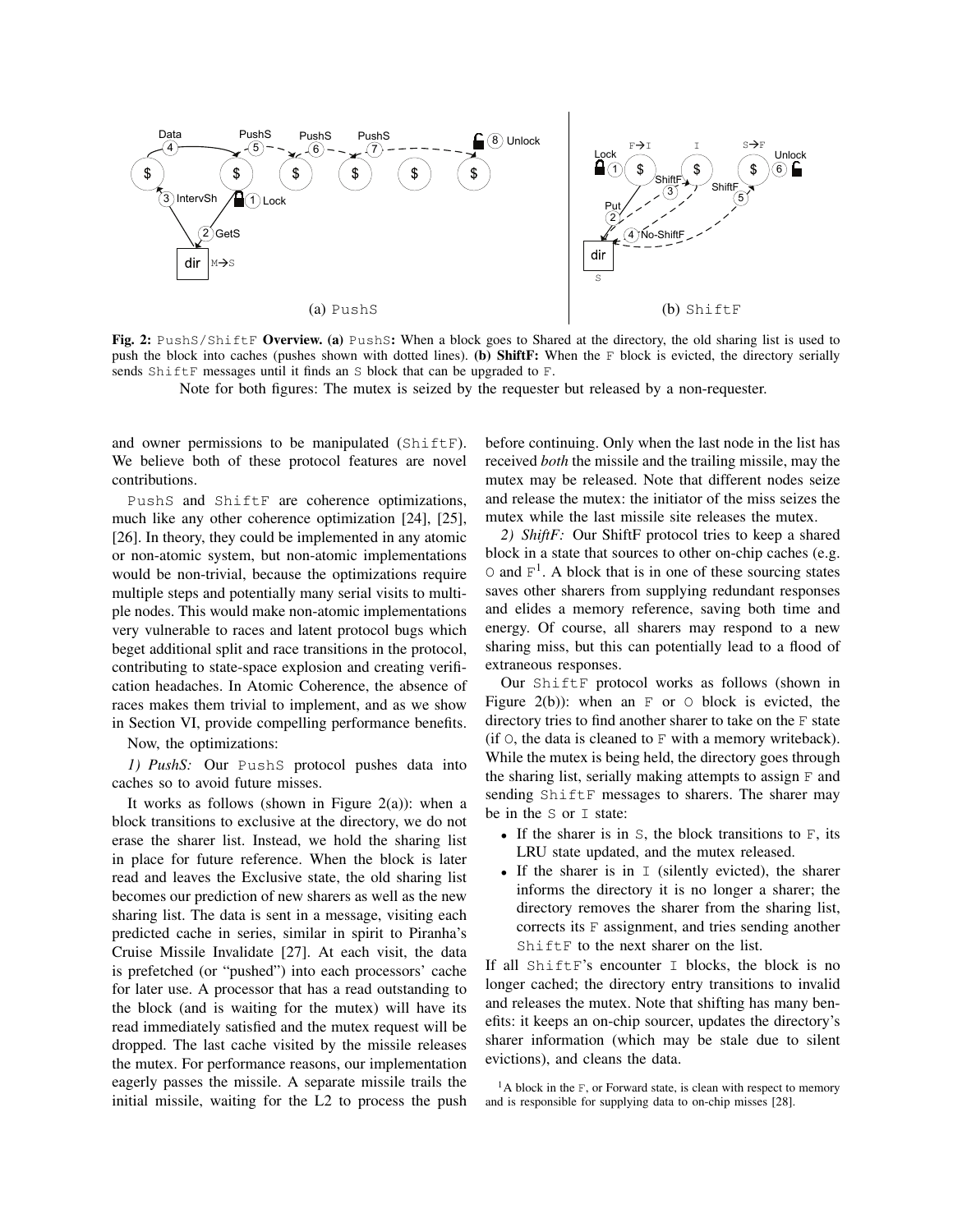

Fig. 3: Optical Atomic Substrate. ˜2 mutexes fit in circulation on a wavelength (and the dateline buffers ˜2 more, bringing the total to 4 mutexes per wavelength per waveguide). A waveguide (wg) may be accessed by any of the 16 L2 caches, and each waveguide multiplexes 64 wavelengths  $(\lambda)$ , for a total of 1024 mutexes in the system. At the top of the figure, we show one cache's detectors and injectors. The cache is detecting one mutex on  $\lambda$ 0 and injecting another on  $\lambda$ 1.  $\lambda$ 2 is not of interest to the cache and passes unperturbed.

#### IV. IMPLEMENTATION

On-chip silicon photonics is a promising up-andcoming technology that allows for fast communication with little power, as evidenced by recent production of silicon-based transceivers in the telecom industry [29]. Pulses of light circulate around a ring-shaped interconnect made of silicon waveguides. The presence of a light pulse represents an available mutex while its absence represents an unavailable mutex. The nodes are equipped with ring resonators, which they periodically bring into resonance when the mutex they require is passing by. An on ring resonator diverts a specific wavelength of light from the waveguide, effectively atomically performing a destructive read on the mutex (i.e. seizing the mutex); downstream nodes will not divert the mutex. If the ring resonator detects light, it has won the mutex. An off ring resonator has a negligible effect on the light, and the light passes by at the speed of light.

Requesters must know when to turn on their resonators

to divert a mutex. Many mutexes may be in flight simultaneously, occupying different spatial "slots" on different wavelengths [30] We assume the assignment of a mutex to a slot is global knowledge. For instance, mutex  $m$ might be found by cache c at slot i on wavelength j in waveguide k. Slots are separated by clock edges, and nodes turn on and off their ring resonators to align with the clock's edges. If the ring resonator does not divert the mutex, it must try again on the next revolution of the mutex. The retry is effectively a local-NACK and thus consumes no interconnect bandwidth.

The nodes obey an optical clock signal that travels on a parallel broadcast-powered wavelength. This wavelength is in phase with the mutex transmission, allowing nodes to divert the entire pulse associated with a mutex. The mutex transmission can come out of phase with the clock if the ring-shaped interconnect is not an integral of clock edges in length. To remedy this, we use a global dateline to re-time the in-flight mutexes through a Optical-to-Electrical-to-Optical (OEO) repeat [31]. The dateline's main job is retiming, but it also doubles as a means to refresh the mutex's power.

The resource cost of having an optical mutex for every cached address, much less every memory address, would be prohibitive. We reduce this number by hashing several addresses to a single mutex. Furthermore, we divide the mutex-space such that each directory "owns" an equally sized mutex subset, believing that accesses should be spread equally across all directories. Thus, a request maps its addresses to a directory (a subset of mutexes) and then hashes its address (excluding the bits for the offset and directory) into a mutex mapping. We use a simple hash function that operates on the lower bits of a block address exclusive-or'd with some of the higher bits. We found this hash function exploits the highentropy of the lower bits and performs competitively with a more sophisticated H3 hash function [32].

When the request completes and it comes time to release the mutex, the node must return the mutex to its assigned slot in the waveguide. It does so by injecting light at the precise moment the slot is passing by. A ring resonator with a power source serves as the injector. After injection, the mutex passes without interruption (except for the dateline) to the next requester of the mutex.

We draw inspiration from Corona's arbitration system, which also uses optical pulses to maintain mutual exclusion [17]. Figure 3 shows the optical layout and configuration of our Atomic substrate.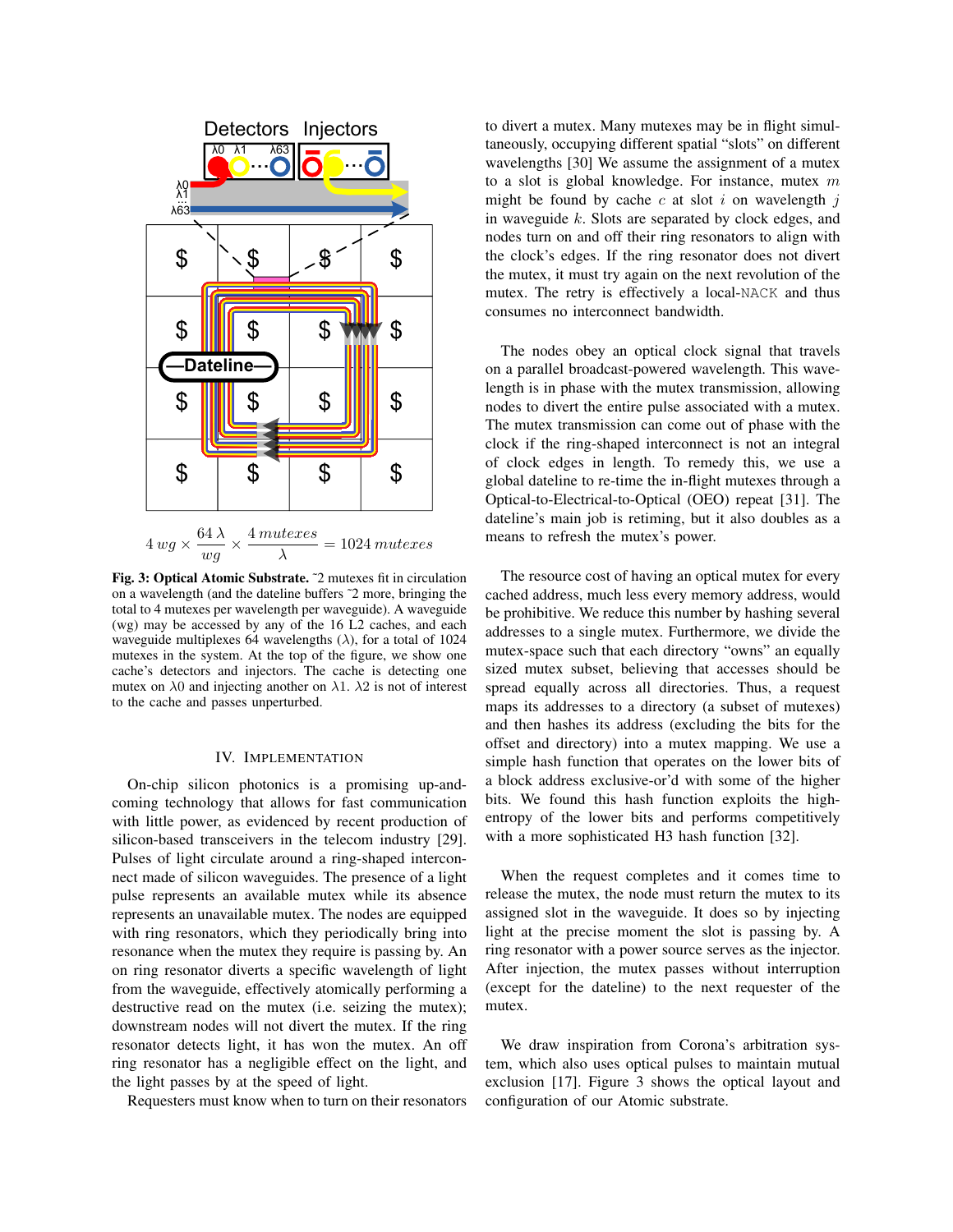| Component                   | Count   | Details                                                          |  |
|-----------------------------|---------|------------------------------------------------------------------|--|
| <b>Nodes</b>                |         |                                                                  |  |
| Cores                       | 128     | single-threaded, in-order, 5 GHz                                 |  |
| L1Is/L1Ds                   | 64      | 32 KB, 4 way, 2 cycle                                            |  |
| L2s                         | 16      | 2 MB, 16 way, 10 cycle, 64 byte block                            |  |
| Directory Caches            | 16      | 2048 sets, 24 way, 13 cycle                                      |  |
| <b>Memory Controllers</b>   | 16      |                                                                  |  |
| <b>Interconnects</b>        |         |                                                                  |  |
| On-chip Data Waveguides     | 64      | Optical, 2 cycles/64 byte msg, $<$ 3 cycle latency, 4 wg/channel |  |
| Off-chip Memory Waveguides  | 32      | Optical, 4 cycles/64 byte msg, 90 ns latency, 2 wg/channel       |  |
| Atomic Coherency Substrate  |         |                                                                  |  |
| O/E E/O latency             | 1 cycle |                                                                  |  |
| Mutexes Per Wavelength      | 4       |                                                                  |  |
| Wavelengths Per Waveguide   | 64      |                                                                  |  |
| Mutex Waveguides            | 4       |                                                                  |  |
| <b>Mutexes</b>              | 1024    |                                                                  |  |
| Cycles per Mutex Revolution | 4       |                                                                  |  |
|                             |         |                                                                  |  |

TABLE II: System Configuration

## V. METHODOLOGY

### *A. Experimental Setup*

We evaluate Atomic Coherence on a chip with 128 single-threaded cores. The chip has 16 L2s connected by on- and off-chip optical interconnects, similar to a scaled down version of the 1024-threaded Corona architecture [17]. The on-chip interconnect allows any-to-any communication with point-to-point ordering between nodes (note that our coherence protocols do not rely on these ordering properties).

Our data interconnect differs from Corona in a few key ways. Corona uses a snake-shaped interconnect to connect 64 nodes (256 quad-threaded cores); our interconnect uses a ring-shaped interconnect to connect 16 nodes (128 single-threaded cores). The difference in interconnect shape translates to a shorter light-path, allowing light to complete a revolution in less than 3 cycles at 5 GHz, compared to Corona's 8 cycles. Like Corona, the data channels are 4 waveguides wide, however there are fewer channels (16 vs 64) and they are clocked at half the rate (on the leading clock edge instead of both clock edges). In total, our data interconnect consumes 64 waveguides. Our Atomic substrate interconnect consumes 4 waveguides.

Our atomic baseline is a directory-invalidate MOEFSI protocol. We built this protocol by extending a multicore appropriate version of SGI-Origin 2000 MESI protocol to support the O and F states, which allow for onchip sourcing of dirty-shared and clean-shared data, respectively. Like SGI-Origin, we allow silent evictions of S blocks at the L2. Our directory protocol uses an onchip directory cache with a backing DRAM directory to track the 32 MB of L2 cache. We support sequential consistency.

Ring resonators can convert a mutex from Optical-

to-Electrical (OE) or Electrical-to-Optical (EO) in one cycle (200 ps). This estimate is in line with other 2017 targets: it is less aggressive than Phastlane (20 ps) but more aggressive than FlexiShare (400 ps)( [33], [34]).

We achieve 1024 mutexes by spatial packing, buffering at the dateline, and wavelength multiplexing. Each mutex has a binary value (available or unavailable), so the 1024 mutex system has 128 bytes of state.

Details of our configuration can be found in Table II.

# *B. Experiments and Measurements*

We apply our Atomic-to-Data-Response (Atomic DResp) and Atomic-to-Coherence-Response (Atomic CResp) to our baseline MOEFSI protocol and demonstrate the impact of mutex acquisition and request serialization on bottom line performance. Next, we optimize the performance of our protocols by adding support for shifting the  $F$  state (Shifter) and pushing the S state (PushS).

Our results measure performance and complexity. For performance, we tested our protocols with a memoryintensive subset of workloads from the SPLASH-2 suite (Barnes and Ocean) [35] and three commercial workloads from the Wisconsin Commercial Suite (OLTP, Apache, and SPECjbb) [36]. We also added a microbenchmark that models a 3-level feed-forward neural network, as a "best-case" scenario for PushS. A neural network should benefit from PushS, because its sharing behavior alternates between single-writer and manyreader.

Each experiment was run in server-consolidation mode with eight 16-threaded instances, except for the neural network, which was run as a single 128 thread instance. Each instance was offset from the next, and pages were dynamically re-mapped on demand. Threads were assigned to cores in a semi-random fashion, to both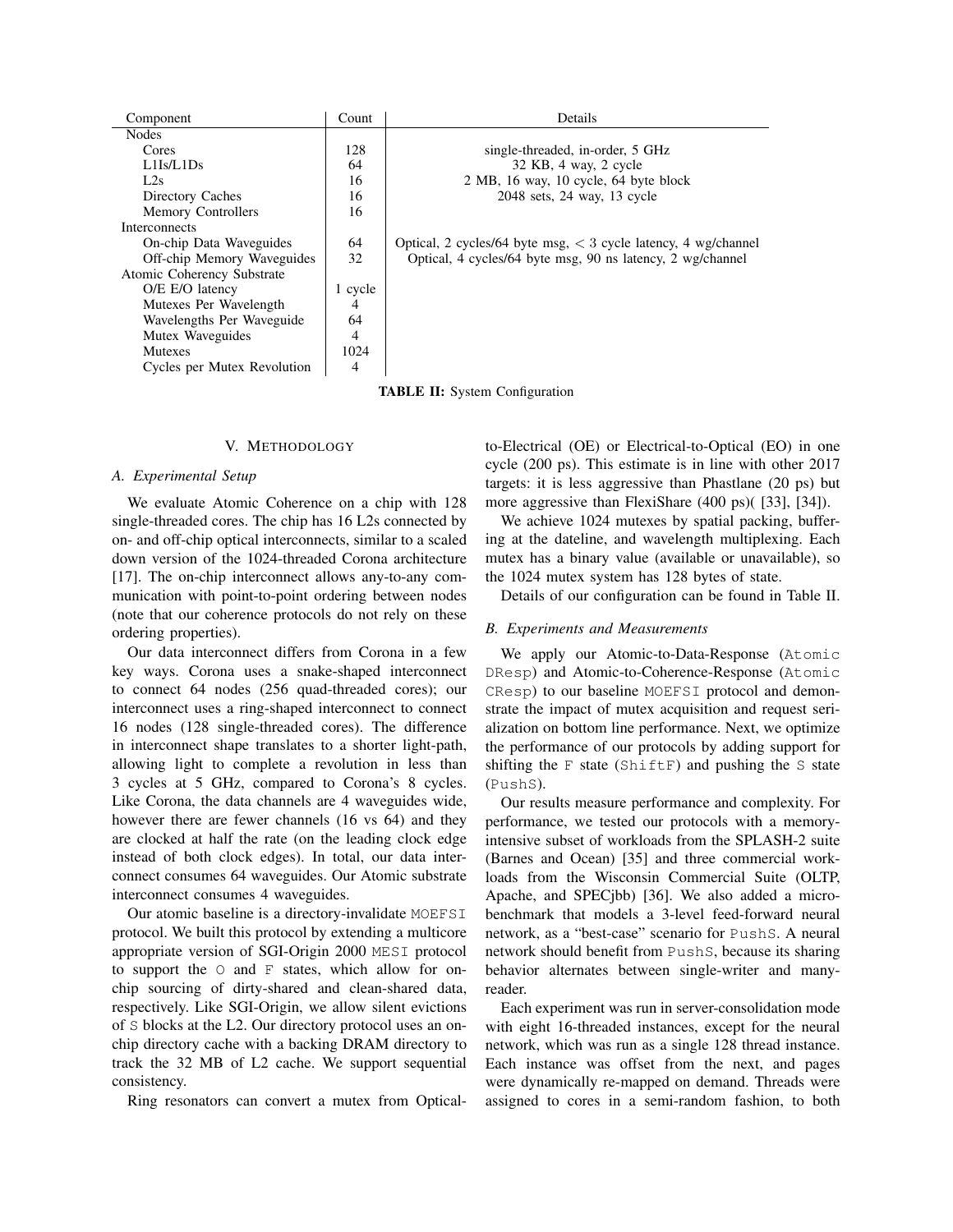

Fig. 4: (a) Static. L2 Transition Counts (b) Dynamic. Cumulative coverage of L2 Transitions using a directed random tester (Note: log-scale on x-axis)

simulate real-world scheduling and to stress coherence. Inter-core sharing occurs at the L1 (2-cores) and the L2 (8-cores).

All simulations were trace-driven, except the neural network, which was driven by Pin [37]. Traces contained L1 misses retrieved from runs in the GEMS simulator [38]. The simulator faithfully modeled the miss at the L2 and all levels below the L2, dynamically generating L2 misses and the appropriate coherence messages ondemand. Caches were warmed with a fixed number of trace entries and then run for a fixed number of trace entries, the equivalent of about 50 million and 500 million instructions respectively.

# VI. RESULTS

# *A. Complexity*

The primary advantage of Atomic Coherence is a reduction in protocol complexity. Complexity is difficult to quantify using a single metric, so this section characterizes our protocols both statically, in terms of the overall number of unique transitions in each protocol, as well as dynamically, by reporting coverage achieved by a random protocol tester.

*1) Static Complexity Analysis:* Figure 4(a) shows the percent of unique transitions for two non-atomic protocols (MESI, MOEFSI) and four atomic protocols ([MESI, MOEFSI] + [DResp, CResp]). We only count the transitions triggered at the L2, because this is where the protocols' complexity lies.

The two non-atomic protocols contain 85 and 127 unique transitions, respectively. The increase in transitions conveys the additional complexity required for the new  $\circ$  and  $\circ$  states. The figure also shows that, if we enforce coherence atomicity through to the completion of the data (Atomic DResp) or the coherence (Atomic

CResp), our transition counts drop by at least 50%. The dropped transitions existed solely to handle protocol races.

Atomic CResp has slightly more transitions than Atomic DResp, because Atomic CResp must deal with a small vulnerability window. The vulnerability exists when coherence request A releases the mutex before it has acquired its data, and the next coherence request  $(B)$  acquires the mutex. A will recognize B's request as a later ordered event and will delay the request until its data has arrived. When the data arrives, A satisfies its own request and then forwards the data to B. This case can only occur while waiting for data, involves at most a single subsequent request, and adds only a slight amount of complexity to the protocol. It also significantly reduces Atomic CResp's mutex hold time for misses to main memory.

*2) Dynamic Complexity Analysis:* To further support our simplicity assertion, we collected coverage results using a directed random tester similar to the one provided with GEMS. The tester generates pseudo-random memory references at each node in a targeted mix of reads and writes that are designed to trigger both independent and conflicting memory references in the coherence subsystem. The tester also randomly delays responses on the interconnect in order to synthetically expose transient states to racing requests.

The purpose of the tester is to excite as many unique transitions as quickly as possible in order to quickly uncover protocol bugs and to allow rapid testing and turnaround for protocol fixes. We are not claiming that random testing alone is sufficient for validation of a real design, but it is a very useful and widely-deployed tool for flushing out design errors, particularly early in the design process. An efficient random tester that provides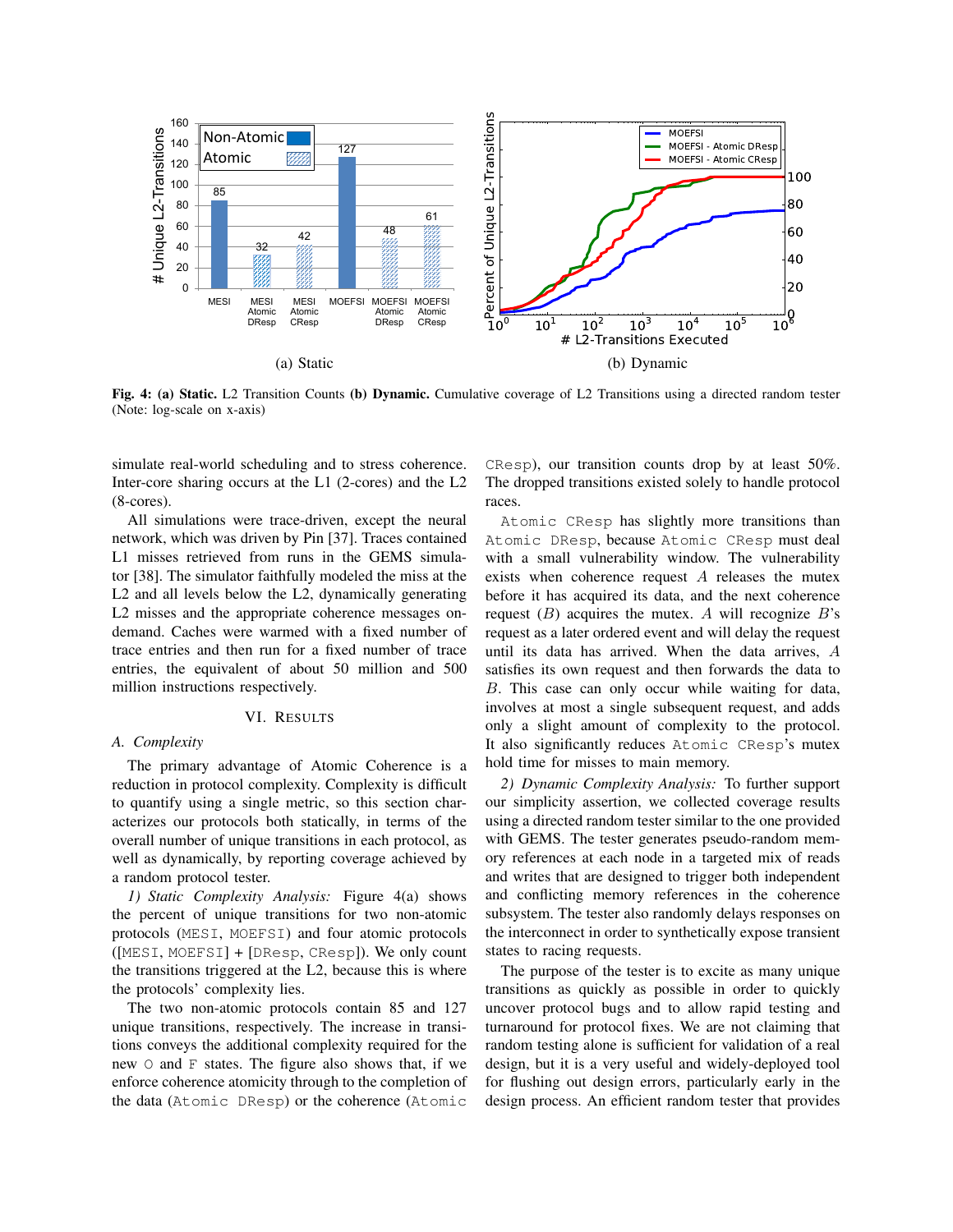

Fig. 5: Performance and Overhead for Atomic Coherence. Configurations use 1024 mutexes across 4 wg.

fast and early coverage of as many unique transitions as possible will substantially improve the productivity of the protocol designer.

The results in Figure 4(b) clearly illustrate the complexity advantages of our atomic protocols. Well within the first million transitions, Atomic DResp and CResp have reached 100% coverage of all unique transitions, while the non-atomic MOEFSI protocol begins leveling off asymptotically at 75% coverage. This result suggests two conclusions about the atomic protocols: (1) turnaround time to uncover, fix, and test design bugs is reduced substantially, since all protocol transitions are exercised early and often; and (2) the rare and likely problematic corner cases lurking in the remaining unexercised 25% of transitions in the non-atomic protocol are completely eliminated, reducing the unpleasant consequences of encountering them late in the design cycle.

Of course, tweaking the random tester to synthetically force decreasingly likely protocol races to occur sooner could probably improve the cumulative distribution for non-atomic protocols, but this activity requires designer effort as well, since such tweaks will likely have to be specific to each protocol and interconnect topology. In contrast, our very simple, generic, first attempt at a random tester (˜200 lines of C code) produces excellent

coverage in a very timely manner, as long as it is exercising one of our atomic protocols.

Our experiments with the random tester also produced three interesting anecdotal observations: first, the tester uncovered multiple latent, obscure bugs in our nonatomic MOEFSI protocol; second, the tester failed to uncover any bugs in our atomic protocols, which were correct in their first iteration; third, the tester uncovered opportunities for simplifying our atomic protocols, since it failed to exercise transitions that, upon closer examination, we found to be impossible and subsequently removed from the protocol. These observations lend credence to our claims that atomic protocols are substantially easier to design and verify.

# *B. Performance Evaluation*

In this section we summarize our performance results, provide sensitivity analysis, and evaluate our PushS and ShiftF optimizations.

*1) Performance Summary:* Figure 5 shows Atomic Coherence's performance relative to the traditional nonatomic MESI (top-left) and non-atomic MOEFSI (topright). To summarize: relative to non-atomic MESI, atomic MOEFSI achieves on average 14% better performance with 36% fewer transitions. Relative to nonatomic MOEFSI, atomic MOEFSI results in a sub 2%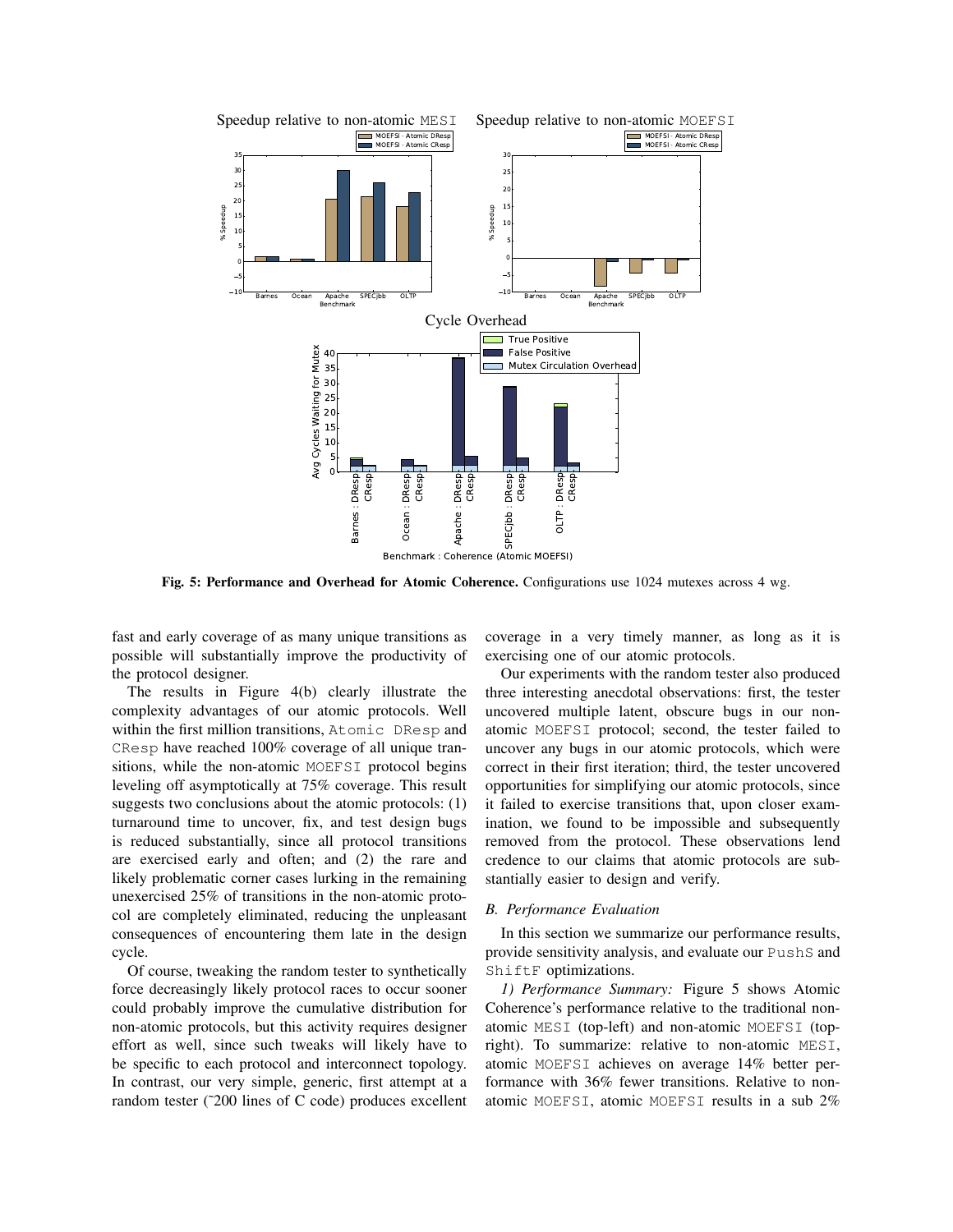

Fig. 6: Sensitivity Study. How the number of mutexes and circulation latency effects the portion of L2 miss time spent waiting to seize a mutex.

slowdown with 57% fewer transitions on average. We believe this is a small price to pay for dramatic protocol simplification.

Looking more closely, we found that Barnes and Ocean, when run with our in-order cores, are bound by computation and are mostly insensitive to the coherence protocol (and also to Atomic Coherence). For the commercial workloads, Atomic CResp performs nearer to the baseline than Atomic DResp, because it benefits from early release of the mutex. The requester eases pressure on the mutex pool by releasing the mutex when data is the only remaining protocol step.

Figure 5(bottom) shows the sources of mutex latency. The category Mutex Circulation Overhead (bottom bar) accounts for the 2 cycles it takes an available mutex to reach the next requester (recall a mutex completes a revolution every 4 cycles). The other categories deal with contention for the mutex. When a mutex is unavailable, it is because either (1) an independent request to the *same* block is active (true positive) or (2) an independent request to a *different* block is active (false positive). The figure shows true positives (top bar) are small contributors to delay, indicating that true positives (races) are rare, an observation echoed by Martin, Hill, and Wood [12]. False positives (middle bar) are the major contributor to latency in Atomic DResp and result from the pressure caused by memory misses holding mutexes for long periods of time. Meanwhile, Atomic CResp does not suffer as much from false positives, because it release the mutex earlier.

Putting the top and bottom parts of Figure 5 together,

we see that the atomic MOEFSI's incur about 1% slowdown (top-right figure) for every 3–5 cycles of added latency (bottom figure). The sensitivity of performance to small mutex overheads highlights that our very low latency data interconnect requires a very low latency atomic substrate.

Overall, our results indicate that Atomic CResp performs better than Atomic DResp. However, Atomic CResp's performance is paid for by a slight increase in coherence transitions for queueing of forwarded requests, but, given these tradeoffs, we believe Atomic CResp is the more reasonable and complexity-effective policy of the two.

*2) Sensitivity Analysis:* The mutex overhead is largely dependent on the size of the mutex pool (to avoid false positives) and the circulation time of a free mutex (to promptly seize free mutexes). Below we study how these two factors affect cache miss latency.

*a) Mutex Number.:* Figure 6(a) shows how adding more mutexes, between 512–4096 (or 2–16 waveguides), decreases the mutex overhead. The figure also shows how an unlimited number of mutexes would perform. Atomic DResp is highly sensitive to the pool size, because its mutex-hold times are large. The effect is largely due to queueing delay as responses contend for a limited set of mutex resources. Atomic CResp is less sensitive and has less than 2% overhead across most data points.

*b) Mutex Latency.:* Varying the latency of a mutex's revolution period also affects the system, as shown in Figure 6(b). The minimum circulation time of a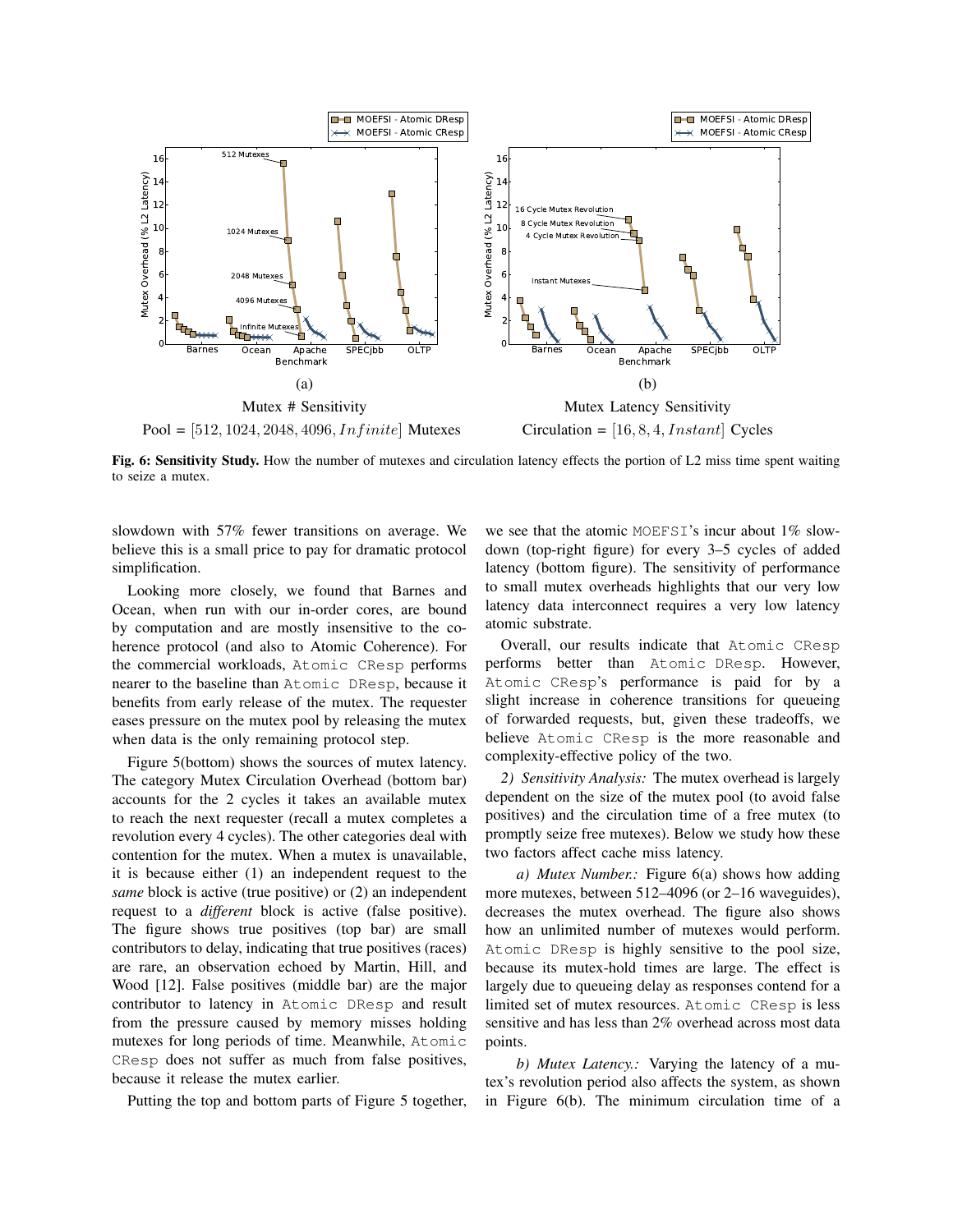

Fig. 7: Atomic Optimization Speedup. Speedup relative to non-atomic MOEFSI, and  $\Delta$  L2 Transitions are relative to atomic MOEFSI.

mutex is set by light's propagation in the topology. The maximum circulation time can be arbitrarily extended by adding buffers to the dateline, or another fixed point. We varied the circulation time from 0 (instant) to 16 cycles. Again, Atomic DResp has consistently higher overheads than Atomic CResp. Atomic DResp experiences mutex overheads in the  $[0, 11]\%$  range, while Atomic CResp is in the  $[0, 4]$ % range. For the points we looked at, varying this latency has a smaller impact than varying mutex count. Still, the latency remains nonnegligible.

*3)* PushS *and* ShiftF *Results:* Figure 7 show the performance of our PushS and ShiftF optimizations (from Section III-B and implemented as extensions to Atomic DResp and CResp).

ShiftF improves performance up to  $6\%$ , mainly by preserving an on-chip sourcer of data through the F state, improving performance for subsequent read and write misses. Interestingly, in terms of complexity, our implementation actually slightly *reduces* the number of transitions over the Atomic CResp design we began with. The reasons are as follows: When there are sharers on a chip, a miss in Atomic CResp may source the data from memory *or* from a remote cache. A miss in ShiftF may *only* source from a remote cache (if there are sharers, ShiftF guarantees a single  $F$  or  $\circ$  sharer). This effect removes some of the possible responses a miss is able to see, thereby shrinking the state-event space.

PushS improves performance by anticipating read misses to a block and forcing the S state data into prospective caches. We found that our scientific and commercial workloads did not benefit from this optimization, because they did not have cyclic patterns of many readers and a single writer. We wrote a neural

network micro-benchmark that exhibits this behavior and captures the potential of PushS, improving performance over non-atomic MOEFSI by 70%. The shared read-write pattern is traditionally expensive to implement and is one reason why programmers use locks sparingly. Our PushS protocol addresses this cost with a simple highperformance implementation.

In summary, we can see that while Atomic Coherence does exact some overhead over the baseline racy protocols, but the addition of simple enhancements can mitigate this penalty. Recall that even our most complex atomic protocol (PushS) is substantially less complex than our baseline MOEFSI protocol, containing 52% fewer transitions (61 vs. 127).

## VII. CONCLUSION

In this paper, we advocate nanophotonic support for building high-performance simple atomic protocols.

We propose Atomic Coherence, a framework that decouples race resolution from coherence protocol processing, leading to protocols that only need to follow expected, mostly sequential paths to satisfy coherence requests, and eliminating all unexpected, complex, and difficult-to-verify race transitions from the protocol state machine.

Atomic Coherence not only simplifies protocol design, but also enables straightforward implementations of aggressive protocols, yielding substantial performance improvements (up to 7% for ShiftF and 70% for PushS).

#### **REFERENCES**

[1] J. Archibald and J.-L. Baer, "Cache coherence protocols: evaluation using a multiprocessor simulation model," *ACM Trans. Comput. Syst.*, vol. 4, no. 4, pp. 273–298, 1986.